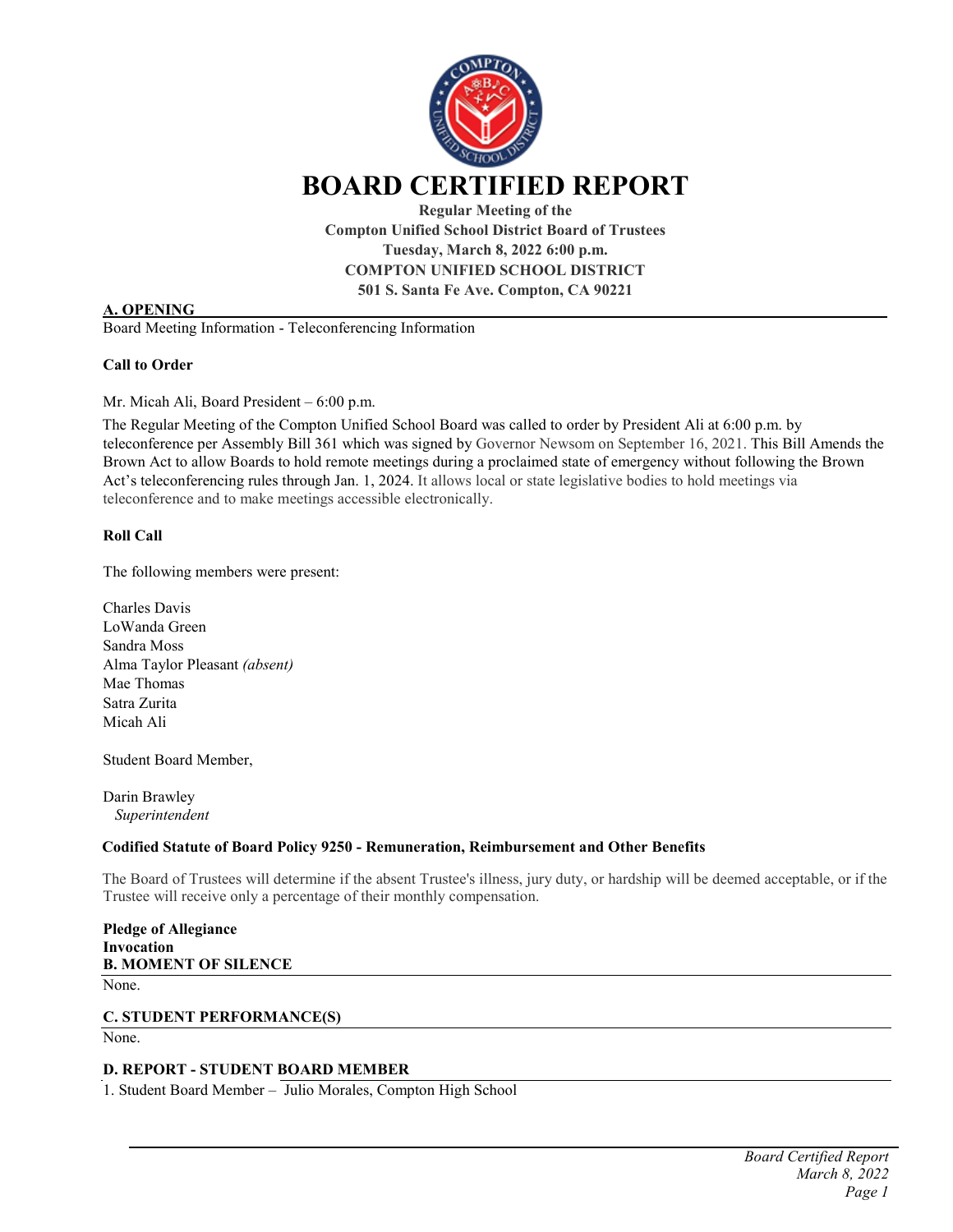# **E. PUBLIC COMMENTS ON CLOSED SESSION**

1. PUBLIC COMMENTS on CLOSED SESSION ITEMS None.

### **F. HEAR SPECIFIC CHARGES AGAINST EMPLOYEE(S) IF EMPLOYEE(S) RECEIVED A DISCIPLINARY NOTICE AND REQUESTS THAT CHARGES BE HEARD IN OPEN SESSION**

1. Hear Specific Charges Against Employee(s) if Employee(s) Received a Disciplinary Notice and Requests that Charges be Heard in Open Session

None.

# **G. CLOSED SESSION**

1. 21/22-132a - MOTION TO RECESS TO CLOSED SESSION TO ADDRESS CLOSED SESSION AGENDA. \*\*\*MOTION CARRIED\*\*\*

2. Public Employee Discipline / Dismissal / Suspension / Reassignment / Release / Nonreelection / Nonreemployment / Leave/Resignation / Reinstatement (Pursuant to Government Code Section 54957)

3. Personnel Matters Public Employee Appointments (Government Code Section 54957) Action

4. Conference with Legal Counsel (Existing Litigation) - Pursuant to Government Code Section 54956.9(d)(1)

5. Conference with Legal Counsel (Anticipated Litigation) - Significant exposure to litigation pursuant to Government Code Section 54956.9(d)(2): Three Potential Cases - Including the Cases Identified Below

6. Conference with Legal Counsel (Anticipated Litigation) - Initiation of litigation pursuant to Government Code Section 54956.9(d)(4): One potential case

7. Matters Related to Students

- 8. Conference Labor Negotiators (Pursuant to Government Code Section 54957.6)
- 9. Conference with Real Property Negotiator
- 10. Joint Powers Agency Issue

11. Security Matters

12. Public Employees Complaints

# **H. PUBLIC COMMENTS ON OPEN SESSION**

1. PUBLIC COMMENTS - Agenda & Non-Agenda Items (Pursuant to Education Code 35145.5; and Government Code 54950, et seq.)

# **I. OPEN SESSION**

1. 21/22-132b - MOTION TO RECONVENE THE REGULAR BOARD MEETING \*\*\*MOTION CARRIED\*\*\*

2. 21/22-132c - Report Out of Closed Session

# **J. COMMUNICATIONS**

1. INFORMATION - Bond Update (Facilities Dept.) \*\*\*RECEIVED & FILED\*\*\*

2. INFORMATION - District English Learner Advisory Council (DELAC) Needs Assessment (English Learner) \*\*\*RECEIVED & FILED\*\*\*

3. PRESENTATION - A-G Completion Improvement Grant (College & Career Readiness) *Presented by: Dr. Torres and Mrs. Mooneyham*

### **K. SUPERINTENDENT'S REPORT**

None.

**THIS IS TO CERTIFIY THAT THIS IS A TRUE AND CORRECT COPY OF THE ITEMS AS ACCEPTED AND APPROVED BY THE BOARD/SUPERINTENDENT OF THE COMPTON UNIFIED SCHOOL DISTRICT ITEM# 21/22 – 132 – 132c \_\_\_\_\_\_\_\_\_\_\_\_\_\_\_\_\_\_\_\_\_\_\_\_\_\_\_\_\_\_\_ DARIN BRAWLEY, SUPERINTENDENT**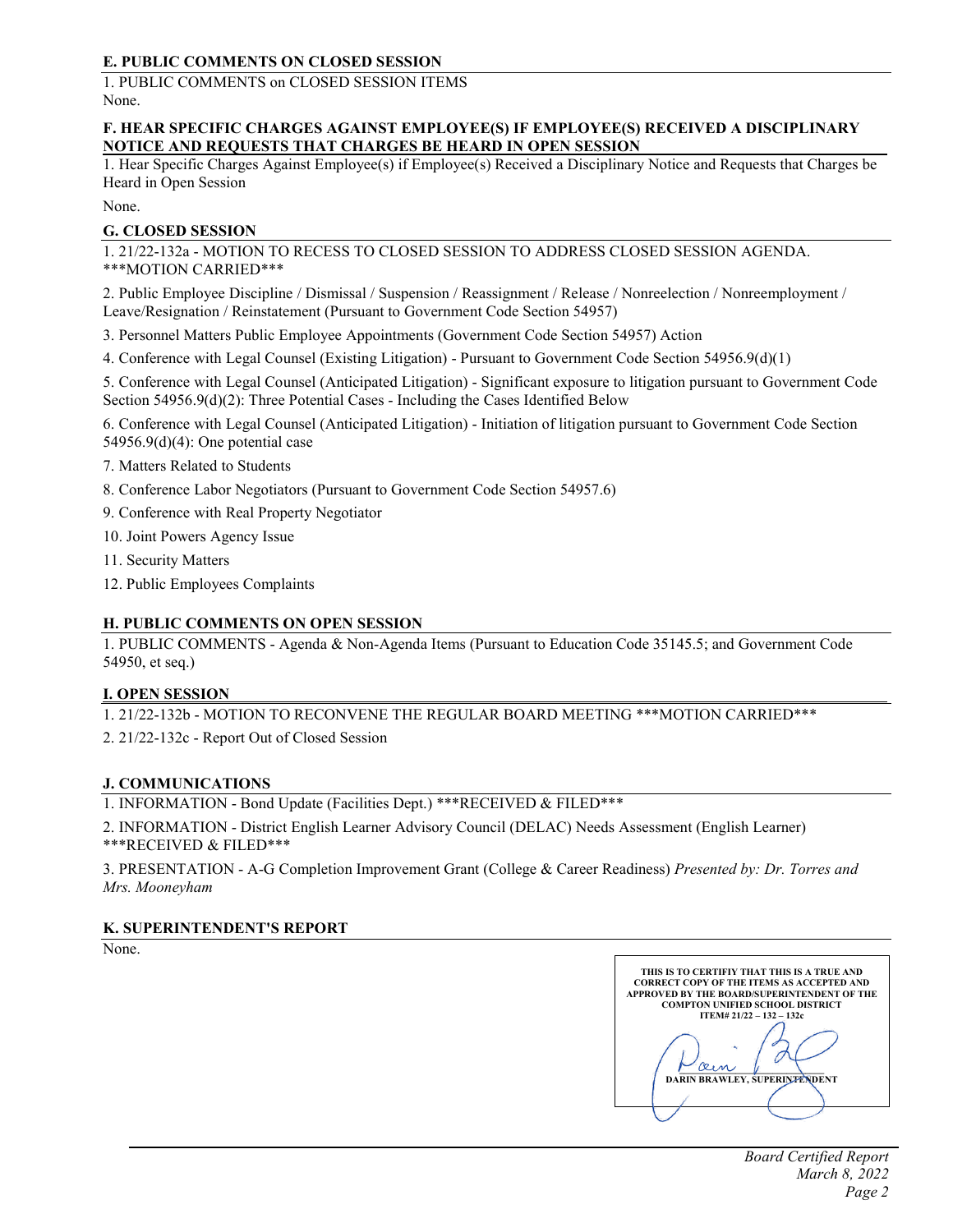### **L. SPECIAL SESSION**

1. 21/22-133a - Motion to Recess from the Compton Unified School District Board Meeting and Convene to the Regional Occupational Program (ROP) Board Meeting (Refer to Today's ROP Agenda) \*\*\*MOTION CARRIED\*\*\*

2. 21/22-133b - Motion to Reconvene the Regular Meeting \*\*\*MOTION CARRIED\*\*\*

### **M. APPROVAL OF MINUTES**

1. 21/22-134 - Approve the Minutes of the Regular Meeting of February 22, 2022. \*\*\*APPROVED\*\*\*

# **N. ACTION ITEMS - (Non-Consent)**

1. 21/22-2036 - Resolution No. 21/22-33 - Layoff of Classified Personnel for Lack of Work and/or Lack of Funds (Human Resources) \*\*\*APPROVED\*\*\*

2. 21/22-2037 - Resolution No. 21/22-32 - Reduction or Elimination of Particular Kinds of Services (Human Resources) *(Remove: Game Design 0.5 and new Total FTE Reductions is 2.5)* \*\*\*APPROVED\*\*\*

3. 21/22-2038 - Resolution No. 21/22-34 - Establishment of Criteria for Order of Layoff and Reemployment Following Layoff for Employees with Equal Seniority (Human Resources) \*\*\*APPROVED\*\*\*

4. 21/22-5064 - Second Interim Financial Report 2021/2022 (Business and Administrative Services) \*\*\*APPROVED\*\*\*

**O. ACTION - BUSINESS/CONSENT ITEMS (Routine Matters) - Consent Items are considered routine and will be** enacted, approved, adopted by one motion unless a request for removal, discussion or explanation is received from **any Board Member or member of the public in attendance.**

1. MOTION TO APPROVE CONSENT AGENDA ITEMS ARE: 21/22- 135, 1182, 1191, 1202, 1203, 1207, 1209, 1210, 1211, 1212, 1214, 1215, 1216, 1217, 1218, 1221, 2033, 2034, 2035, 3013, 4045, 5059, 5061, 5062, 5063 \*\*\*MOTION CARRIED\*\*\*

2. 21/22-135 - Applications to Attend Professional Conferences/Workshops/School Business Meeting \*\*\*APPROVED\*\*\*

3. 21/22-1182 - Software Agreement – Amendment No. 1 to Item 19/20-1015 (07/17/2019) PowerSchool Group, LLC (Subsidiary of PowerSchool Holdings, LLC) (Professional Development Online Management System) (Educational Technology) \*\*\*APPROVED\*\*\*

4. 21/22-1191 - Los Angeles County Office of Education (LACOE) Contract No. 600491:21:24 - Contract for Participation in California Community Schools Partnership Program (Educational Services) \*\*\*APPROVED\*\*\*

5. 21/22-1202 - Consultant Agreement - The National Training Institute on Race and Equity (NTIRE) (Professional Development) (Black Student Achievement/Educational Services) \*\*\*APPROVED\*\*\*

6. 21/22-1203 - Affiliation Agreement - American Heart Association (School and Community Partnerships/Educational Services) \*\*\*APPROVED\*\*\*

7. 21/22-1207 - Affiliation Agreement – American Red Cross Los Angeles Region – (Pillowcase Project/Prepare with Pedro Emergency Prepardeness Training Programs) (School Police) \*\*\*APPROVED\*\*\*

8. 21/22-1209 - Service Order - Amendment No. 1 to Item No. 21/22-5038 (11/09/2021) - PresenceLearning, Inc. (Web-Based - Teletherapy Tool) (Special Education - Compton SELPA) \*\*\*APPROVED\*\*\*

9. 21/22-1210 - Affiliation Agreement - Amendment No. 2 to Item No. 21/22-1065 (08/17/21) City Hearts: Kids Say Yes to the Arts / LA Fringe Theatre, Inc. (DBA: City Hearts: Kids Say Yes to the Arts) (Arts Enrichment) (Educational Services) \*\*\*APPROVED\*\*\*

10. 21/22- 1211 - Affiliation Agreement - Saturday Night Bath Concert Fund (Concert Series) (Bunche Elementary School / Educational Services) \*\*\*APPROVED\*\*\*

11. 21/22-1212 - Amendment No. 1 to Item No. 21/22-1136 - Consultant Agreement - Convenient Fun Fitness (Certified Fitness Coaching for Students) (Emerson Elementary School / Educational Services) \*\*\*APPROVED\*\*\*

12. 21/22-1214 - Affiliation Agreement - Optimum Speed, Inc. (Sports Curriculum for Students) (Educational Services) \*\*\*APPROVED\*\*\*

13. 21/22-1215 - Consultant Agreement - Sign With Me, Incorporated (High School Graduation Sign Language Interpreters) (College & Career Readiness / Educational Services) \*\*\*APPROVED\*\*\*

| THIS IS TO CERTIFIV THAT THIS IS A TRUE AND<br><b>CORRECT COPY OF THE ITEMS AS ACCEPTED AND</b><br>APPROVED BY THE BOARD/SUPERINTENDENT OF THE<br><b>COMPTON UNIFIED SCHOOL DISTRICT</b> |
|------------------------------------------------------------------------------------------------------------------------------------------------------------------------------------------|
| ITEM# 21/22 - 133a - 1215                                                                                                                                                                |
| <b>DARIN BRAWLEY, SUPERINTENDENT</b>                                                                                                                                                     |
|                                                                                                                                                                                          |
|                                                                                                                                                                                          |
|                                                                                                                                                                                          |